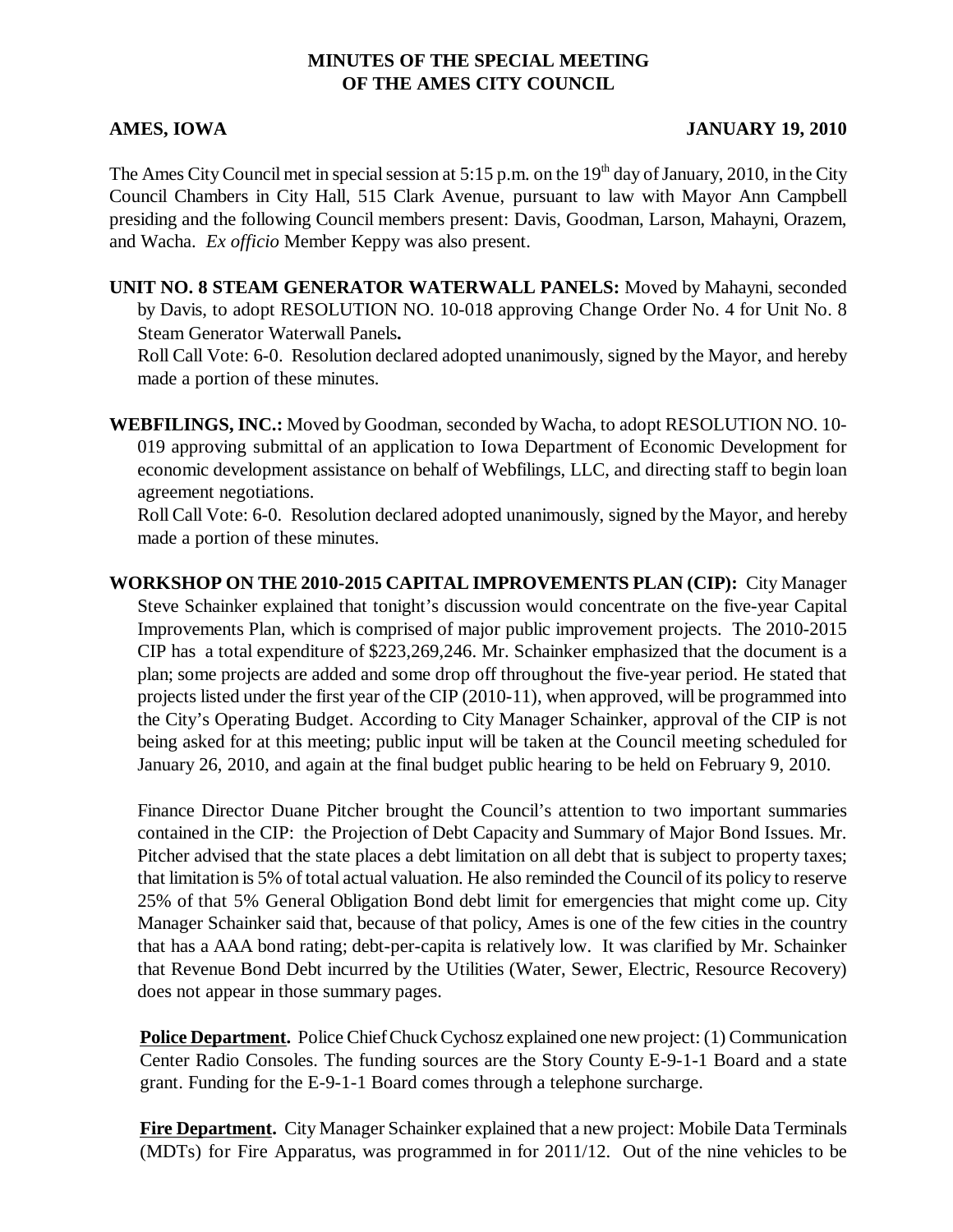equipped, four were completed last year with grant funding. This project will cover the other five. The City will continue to apply for grant funding. Two other new projects: Fire Station #1 Maintenance and Fire Station #3 Maintenance, will occur in FY 2012/13 and 2013/14, respectively. Station #1 Driveway Renovation will be delayed.

**Public Safety - Traffic.** Municipal Engineer Tracy Warner explained the cost change to the Shared-Use Path System Expansion. City Manager Schainker reported that this is one area where the recommended annual amount has increased. Public Works Director John Joiner said that in 2010/11 and 2011/12, the Skunk River Trail will be expanded.

Director Joiner described the site change for the Traffic Signal Program. In 2010/11, the locations have changed to 28<sup>th</sup> Street/Grand Avenue and South Dayton Avenue/S.E. 16<sup>th</sup> Street. There will be cost changes to U.S. 69 Intersection Improvements and Traffic Engineering Studies. New projects: Shared-Use Path Signage and Lighting Pilot Project, programmed for 2010/11, and North Dakota Avenue Railroad Overpass, programmed for 2012/13, were described. The latter is contingent on receipt of congressionally directed funds. West Lincoln Way Intersection Improvements, which is related to the further development of South Fork Subdivision, will be delayed to FY 2013/14.

**Resource Recovery.** Ongoing projects: System Improvements and Recyclables Building/Staging Area were described by Director Joiner. City Manager Schainker pointed out that this is an Enterprise Fund; user fees pay for the improvements. Mr. Joiner explained Pre-Process Material Handling Building and Truck Bay and a Fire System Upgrade, which is a new project that will span from 2010/11 to 2012/13.

**Water and Pollution Control.** Water and Pollution Control Director John Dunn introduced newly hired Assistant Director Steve Duvall.

Mr. Dunn described changes to three projects: New Water Treatment Plant, NADC Pump Station Improvements, and Water Plant Facility Improvements. Council Member Goodman asked to be reminded of the reason for the increase cost of the new Treatment Plant. Mr. Dunn advised that the original estimate was based on the possible renovation of the existing facility, but that is not feasible. He said that the design process of the new Plant is underway; construction of the Plant is anticipated to be finished in 2014.

Mr. Dunn reported that the cost and scope change of the NADC Pump Station Improvements reflects a request from the USDA that the wastewater metering from the National Veterinary Services Laboratory be evaluated as part of the project. The USDA will repay 100% of the project costs; an agreement will be negotiated to schedule repayment of the improvements.

Low-Head Dam Modifications, a new project to occur in 2010/11, was described. Mr. Dunn said that an IDNR grant in the amount of \$75,000 has already been received. Donations from Ames residents and groups are estimated at approximately \$25,000.

According to Mr. Dunn, the Water Supply Expansion has been delayed due to the anticipated timing for additional capacity contained in the study for the new Water Plant Project.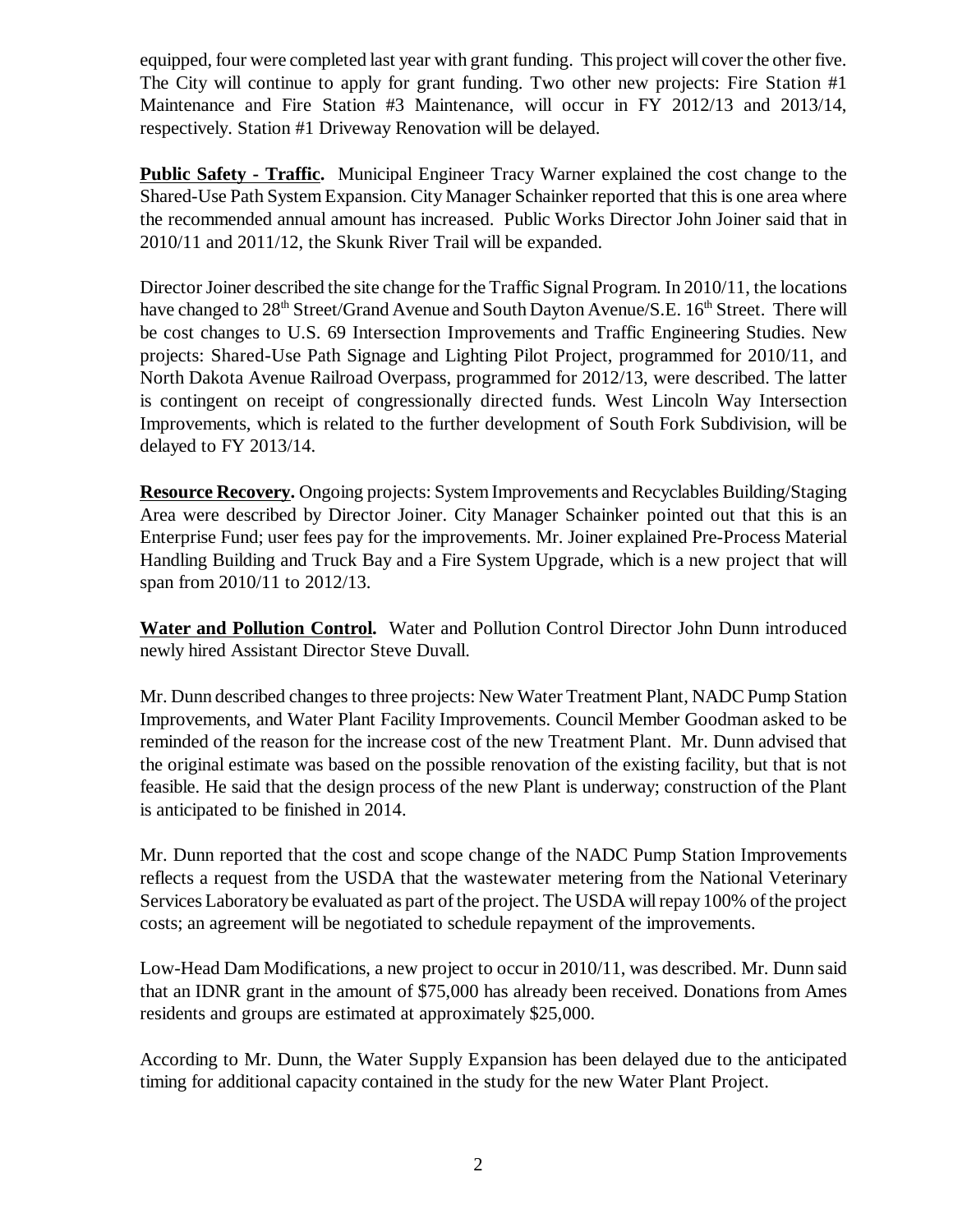A new project, Automatic Meter Reading Conversion, was described as a multi-year plan to convert the meter reading system from the existing technology to automatic meter reading.

A revenue change has been made to Water Plant Disinfection. Mr. Dunn noted that disinfection will become a mandatory requirement when the new NPDES Permit for the Plant is issued by the Department of Natural Resources. An I-Jobs Grant has been applied for; any amount not received from that Grant is proposed to be funded from the Clean Water State Revolving Fund in the form of a low-interest loan.

Cost and scope changes to Plant Facility Improvements, which will include additional storage capacity and contracted land application, and Plant Residuals Handling Improvements were briefly described.

New projects: Disaster Improvements and Flow Equalization Expansion, to begin in FY 2012/13 and 2013/14, respectively, were explained.

**Electric.** Director Donald Kom reported that Electric Services is forecasting total capital expenditures over the next five years of \$50,431,396. That amount will encompass projects in four categories: Demand Side Management, Transmission, Distribution, and Power Plant.

Construction of the 161kV line from Ames to Mid-American Energy Company's switching station northwest of Ankeny remains a high priority. This multi-year project began in FY 2003/04 and is scheduled to be completed in FY 2011/12.

Vet Med Substation Expansion will see a cost increase. The project has been moved up to accommodate ISU's advanced schedule for the Vet Met Campus load additions and additional transformer.

The Council was briefed on the Unit #8 Boiler Tube Repair, Feedwater Heater Tube Replacement, and Unit #8 Air Heater Basket Replacement projects.

Director Kom reported that \$800,000 will be allocated in 2010/11 for Demand-Side Management. That amount will increase to \$1,000,000 for FY 2011/12 and 2012/13 and to \$1,200,000 in FY 2013/14 and 2014/15. As a result of this program to date, Mr. Kom noted that Electric's estimated peak had been decreased by approximately 5 megawatt.

New projects: Mary Greeley Medical Center Steam Line Evaporator Replacement and Phase III of the Power Plant Roof Replacement, were described.

The contract for Units #7 and #8 Distributive Control System (DCS) Upgrade will be brought to the Council for approval on January 26, 2010. This project is listed in the CIP to be accomplished in FY 2010/11.

Cost changes to the Gas Turbine #1 Engine/Generator Turbine Inspection and Overhaul and Top-O-Hollow Substation Expansion and Breaker Addition were described.

Mr. Kom advised that the City's insurance carrier had made several loss prevention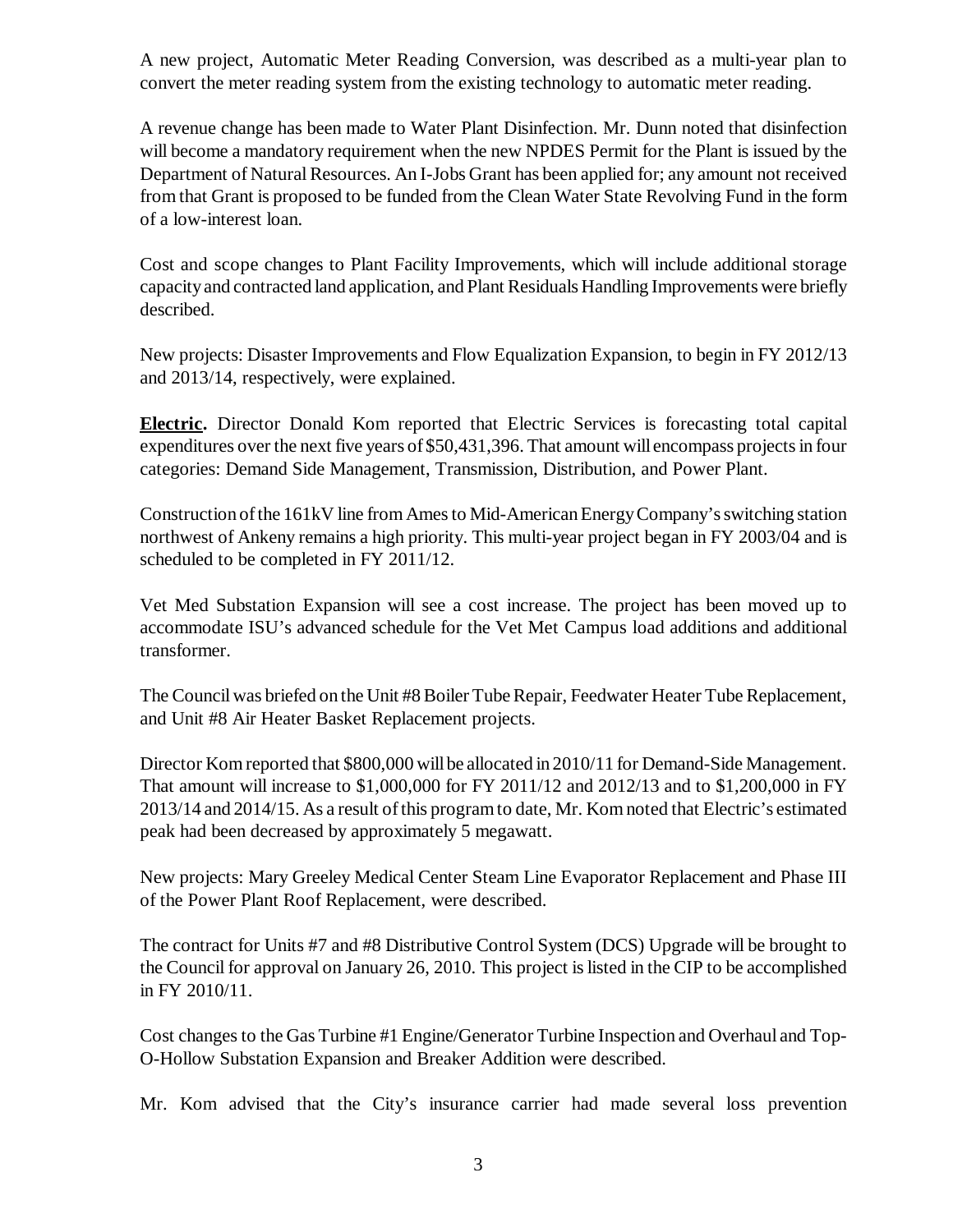recommendations for the Power Plant. A Fire Protection System in the amount of \$550,000 has been programmed for FY 2010/11.

Unit #8 Nitrogen Oxide Control Capital has been delayed and will be completed after regulations from the Environmental Protection Agency (EPA) are known. Equipment procurement and installation are recommended in the second and third years of the CIP. The same is true for Unit #7 Nitrogen Oxide Control Capital.

Oil Guns and Igniter, previously split into two parts, will now be done at the same time as the boiler tube repair on Unit #8. It is programmed to occur in FY 2010/11. Also, in 2010/11, a preheater will be installed into Gas Turbine #2 (Inlet Heating for GT2), which will allow for more reliable reserve generating capacity.

A project that has been advanced to FY 2010/11 is Unit #7 Boiler Tube Repair. Refuse-Derived-Fuel (RDF) Bin Work has been delayed to 2011/12.

Cooling Tower Repairs are programmed to occur in 2011/12 and 2012/13 for Unit #8.and Unit #7, respectively.

It is anticipated that the cost for the Unit #8 Turbine Generator Five-Year Overhaul will increase to \$1,500,000; the project will be done in 2011/12.

According to Assistant Director Trower, future EPA regulations will require the reduction of mercury emissions. Staff believes, based on anticipated regulations, that Unit #8 will require a mercury control and Unit #7 may also require one. It is expected that regulations will be in place by 2011/12, which is the first year when funding has been allocated.

A new project, Turbine Control Upgrades, will convert the supervisory controls on Units #7 and #8 turbine generators from electric-mechanical to electronic. This is programmed to begin in FY 2011/12.

The Ames Plant 69kV Switchyard Relay and Control Replacement will be delayed, with engineering to occur in 2011/12 and construction in 2012/13. The Ontario Substation 69kV Breaker Addition remains in FY 2012/13 (engineering) and FY 2013/14 (construction). There is no change for Unit #7 Turbine Generator Five-Year Overhaul; disassembly and necessary repairs is still planned to occur in 2012/13.

Council Member Orazem asked if there was enough lead time to come up with a morecomprehensive system if EPA requirements dictate. Assistant Director Trower advised that the City has hired a consultant with expertise in that issue. He said that the City met with representatives of the Department of Natural Resources in November 2009. The City's strategy was revealed, and the EPA representatives indicated that it was appropriate and rational.

Asked about redundancy by Council Member Goodman, Director Kom advised that the City had finished the internal 161kV line. He further explained that there are two lines that feed into the City, a 69,000-volt line that goes to the John Deere Substation (in the Johnston area) and a 161 kV line that goes to the Boone Junction Substation. Mr. Kom said that with those two lines in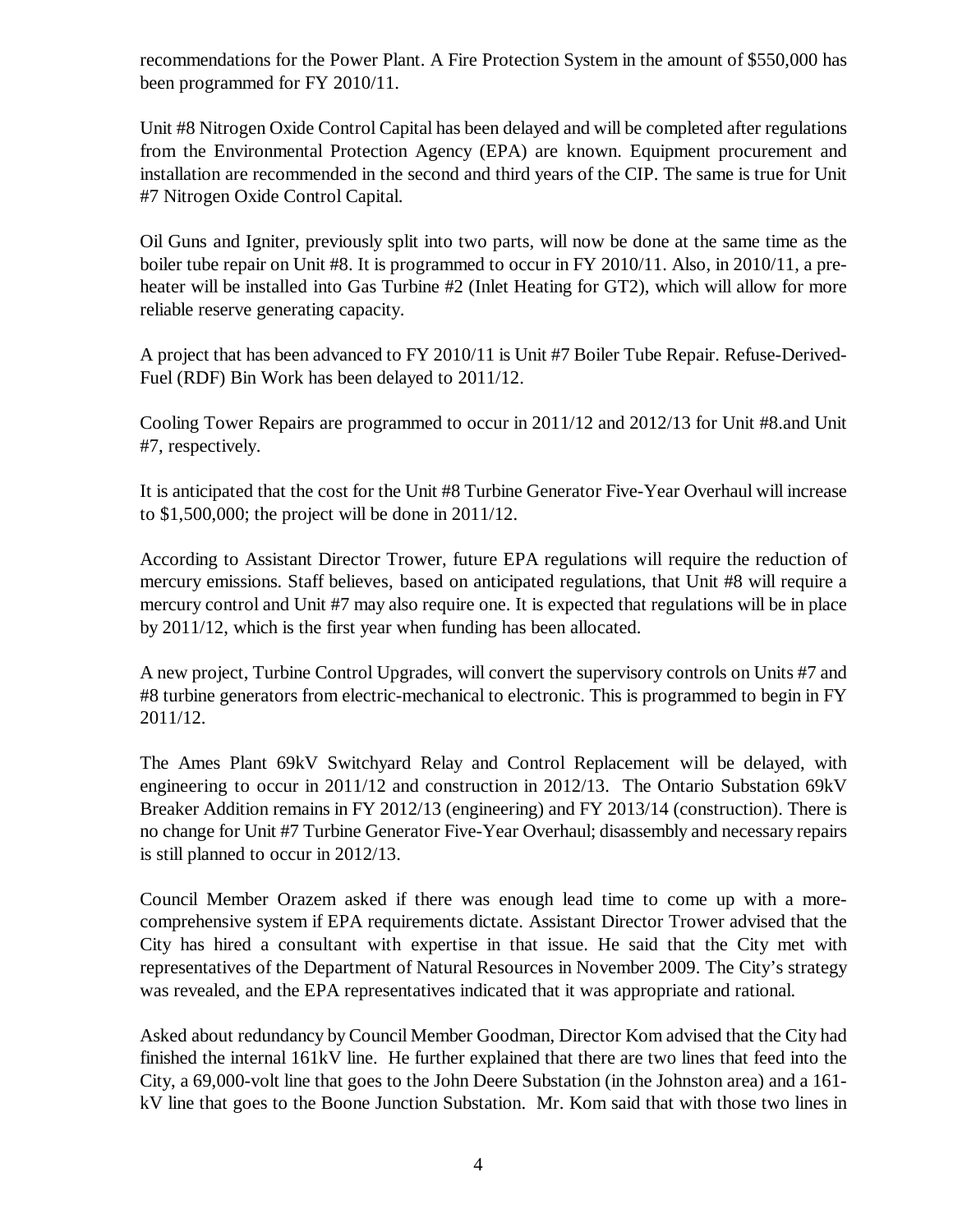service and as long as the City has Unit #8 on-line, there is no problem. However, when Unit #8 is down and Unit #7 is not running, MidAmerican (who owns the grid around Ames) limits the City's import to no more than 37 megawatts; the City's load during hot-weather days is 126 megawatts, which does not include Iowa State. Even though the lines are capable of carrying more energy, the City still is limited to 37 megawatts. To remedy that issue, Electric Services would start up GT1, so instead of running \$35-40 generation, the City would run \$200-\$300 generation. Economically, GT1 cannot run for more than two days. Once the line to Ankeny is in place, the City will not need to run Unit #8 because there will be two very strong feeds into the City, and the 37-megawatt limitation ceases. Mr. Kom also gave the reasoning behind the imposition of the 37-megawatt limitation.

City Manager Schainker brought the Council's attention to Page 58 of the CIP and specifically to Electric Revenue Bonds being listed as a source of revenue. Those Bonds are necessary because the amount of cash needed to fund the many large projects would be cost-prohibitive to taxpayers. Mr. Schainker noted that the Electric Utility is now debt-free.

The meeting recessed at 7:05 p.m. and reconvened at 7:12 p.m.

**Water Distribution/Storm Sewer.** Annual programs: Water System Improvements, Storm Water Facility Rehabilitation, Low-Point Drainage, and Storm Sewer Intake Rehabilitation were explained by Director Joiner. Council Member Larson pointed out that South 2<sup>nd</sup> Street/Oak Avenue has been moved up to 2011/12.

Storm Sewer Outlet Erosion Control was described by Municipal Engineer Warner. It was noted that College Creek will be the site for 2010/11 and Stone Brooke Subdivision Creek will be stabilized in 2011/12.

**Sanitary Sewer.** Sanitary Sewer System Evaluation, a new project, will begin in FY 2010/11. Discussion ensued whether flow monitoring, programmed for 2011/12, should be moved up.

Director Joiner advised that after 2010/11 and continuing until the Sanitary Sewer System Evaluation is complete, the footing drain portion of the Clear Water Diversion program will be suspended and construction of a collector line to eliminate icing on streets will be reduced.

**Transportation - Engineering.** The following annual programs were summarized: CyRide Route Pavement Improvements, Arterial Street Pavement Improvements, Collector Street Pavement Improvements, Concrete Pavement Improvements, Asphalt Pavement Improvements, Downtown Street Pavement Improvements, Asphalt Resurfacing & Seal Coat Removal/Asphalt Reconstruction.

The Grand Avenue Extension was delayed due to the City not receiving congressionally directed funding for 2010/11. Also delayed was South Dakota Avenue Widening (Lincoln Way to Mortensen Road) in order to balance G. O. Bond funding in the 2010-2015 CIP.

**Transportation - Street Maintenance.** Annual programs: Neighborhood Curb Replacement, Shared-Use Path Pavement Improvements, Sidewalk Safety Program, and Retaining Wall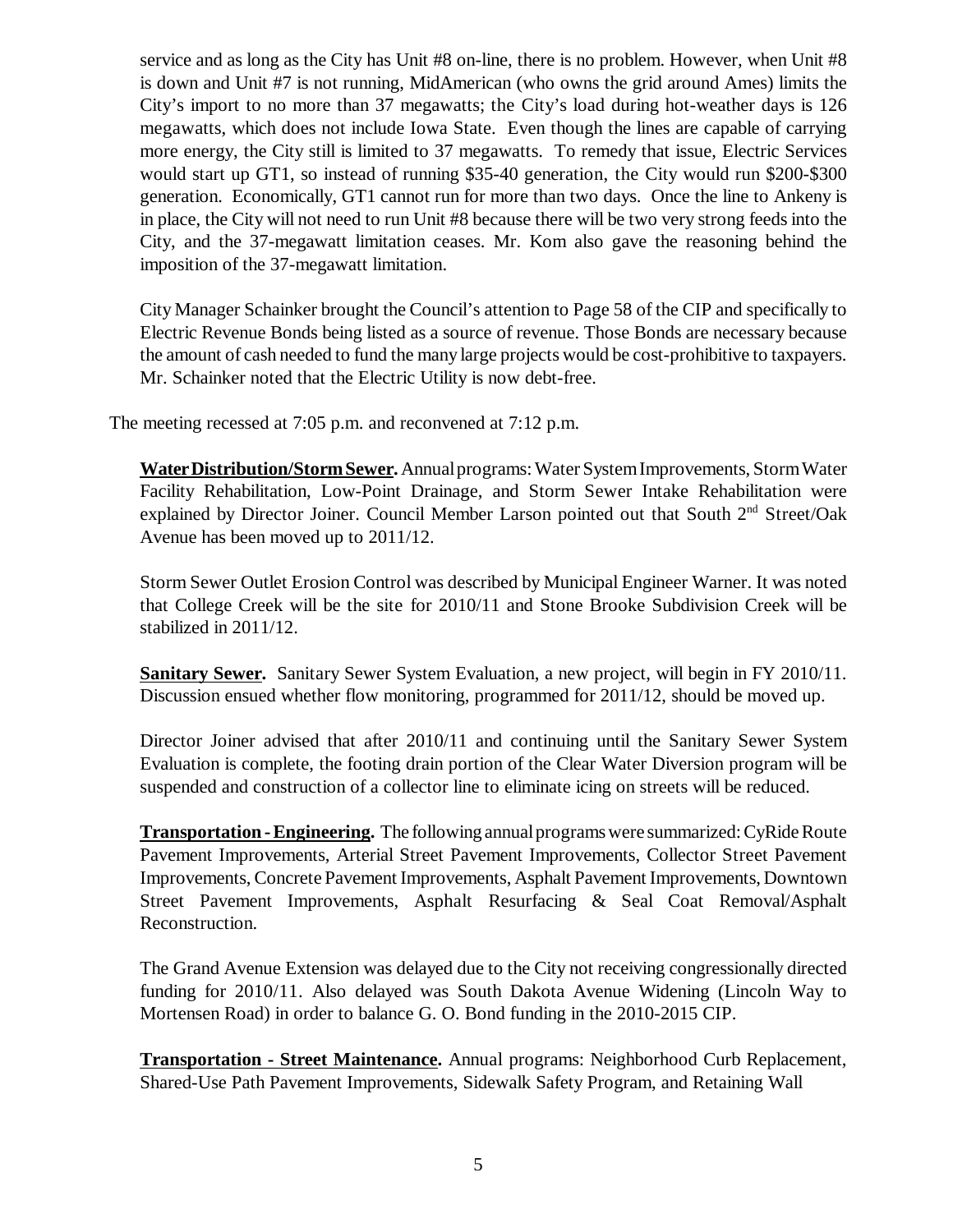Reconstruction will continue. Repairs to the  $6<sup>th</sup>$  Street Bridge over Squaw Creek (Bridge Rehabilitation Program) have been programmed for 2010/11.

Director Joiner noted that the City hopes to share a Salt Storage Facility with Story County, Ames Community School District, and Iowa State University. In 2011/12, \$350,000 has been allocated.

**Transportation - Airport.** West Apron Improvements, which will occur in 2010/11, were described. It was noted that the majority of the financing will come from FAA Grants.

Council Member Larson commented that the Airport is really an entrance to the City and should have a broader presence. He recommended that conversations occur with other partners, i.e., Iowa State University and the private sector, to start developing a revenue stream to allow improvements. Mr. Larson specifically would like to pursue improvements to the terminal.

**Transportation - Transit.** Director Sheri Kyras explained that CyRide depends heavily on federal grants. She stated that CyRide has the unenvious designation of being the  $14<sup>th</sup>$ -oldest fleet in the nation. Another challenge is the size of the fleet in light of record ridership levels. The fleet size will be increased from a large bus fleet of 59 to 76 through 18 new and 30 used bus purchases over the next five years.

The need for Building Expansion and Modernization was described by Ms. Kyras. With limited space at its existing site, a satellite location has been identified as the best option to meet CyRide's future needs. CyRide's existing building will also need to be maintained and repaired.

Pertaining to CyRide Shop and Office Equipment, transit scheduling software to prepare passenger schedules, drivers' work assignments, and vehicle service will be procured. That scheduling is currently being done manually. Grants will be sought to pay for 80% of the project.

Bus Stop Improvements is budgeted in the amount of \$50,000 for each year from FY 2010/11 to FY 2014/15.

A new project, Alternative Analysis of the Bus Rapid Transit-type service, is programmed for 2011/12.

AVL Technology has moved up to 2012/13. This will enable CyRide to track the exact location of buses to give better service on both the Fixed Route and Moonlight Express.

Council Member Larson asked if bus service would be extended to the eastern portion of Ames. Ms. Kyras explained that the Transit Board recently approved a minimal level of service to be provided to that location.

**Parks & Recreation.** Director Nancy Carroll explained the Joint Use Agreement (with the Ames Community School District) for the Municipal Pool. Consultants have warned that after 2015, the cost of further repairs to that facility could be cost-prohibitive. Improvements to be made from 2010/11 through 2014/15 were summarized. Noting that the Joint Use Agreement expires in 2015, Council Member Davis strongly recommended that the City not replace the boiler/pumps in FY 2012/13 until agreement to share those costs with the School District has been reached.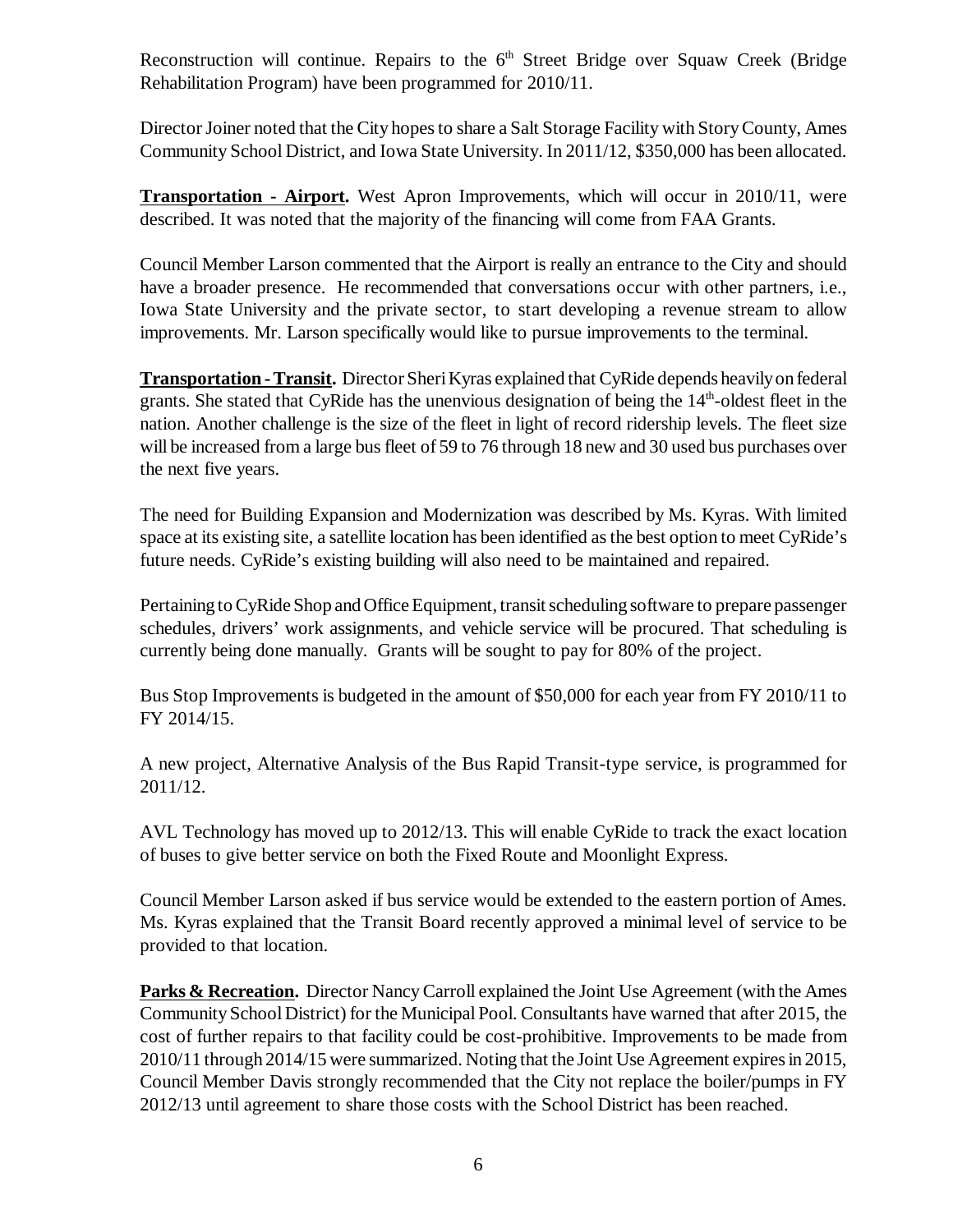In 2010/11, the tennis courts at Ames High School will be resurfaced at an estimated cost of \$40,000. Also, if an analysis conducted in 2010 indicates the need, the Brookside Courts will be totally reconstructed at a cost of \$300,000. Ms. Carroll advised that, in 2010, staff will host a public input session to gain insight on the role that the Brookside Courts play within the neighborhood and community.

Maintenance issues at various Parks and Recreation facilities were summarized; they will be addressed throughout the five years of this CIP. Regarding the Dog Park, Council Member Larson said that he had heard from several small dog owners that the area designated for small dogs was too large. He suggested that the area for small dogs be made smaller.

The Forest Management of Brookside Park was explained by Ms. Carroll. She stated that public education about this program is crucial to its success. Council Member Goodman suggested that a list serve be created to gain public input about this and other issues.

Replacement of Lighting and Fencing of South River Valley Park is programmed in the CIP for FY 2012/13. Ms. Carroll noted that staff will meet with sports participants and adjacent homeowners to glean information as to the impacts of the lighting.

Council Member Orazem asked if the City would be willing to entertain offers to either lease or purchase Carr Pool. City Manager Schainker presented the following options: (1) City can continue to subsidize the Pool. (2) The Pool could be leased to a private entity. (3) City would continue to operate the Pool, but an outside agency would provide funding to offset the City's costs. Mr. Schainker noted that demolition of the Pool was included in the CIP, but not until 2011.

Regarding the request for creation of list serves, Public Information Officer Susan Gwiasda added that list serves will be part of the new web Request For Proposal. Council Member Davis asked why the development of the City's website was not included in the CIP. City Manager Schainker advised that it is financed out of the Operations Budget.

Ms. Carroll continued, explaining that the next phase of the Playground/Park Equipment Improvement calls for the installation of unique pieces of play equipment (swings, boulders, large slides, etc.) in neighborhood and community parks.

Development of Greenbriar Park (located on South 16<sup>th</sup> Street) has been programmed for 2010/11 at a cost of \$138,100.

Improvements to Ada Hayden Heritage Park specifically to construct a parking lot in the northwest area and resurface the north and south loop trails will begin in 2012/13.

Ms. Carroll described an Interactive Fountain, pavilion, and green space for the Downtown that has been programmed in the CIP for 2013/14 at a cost of \$1,000,000. She added that the Ames Foundation offered to privately raise \$700,000. It was noted that this has been put on hold until the issue of the location of a new/renovated library has been resolved.

Council Member Larson noted that the when the Interactive Fountain idea first surfaced, it related to a catalyst project and a parking structure in the Downtown. He asked for an update on the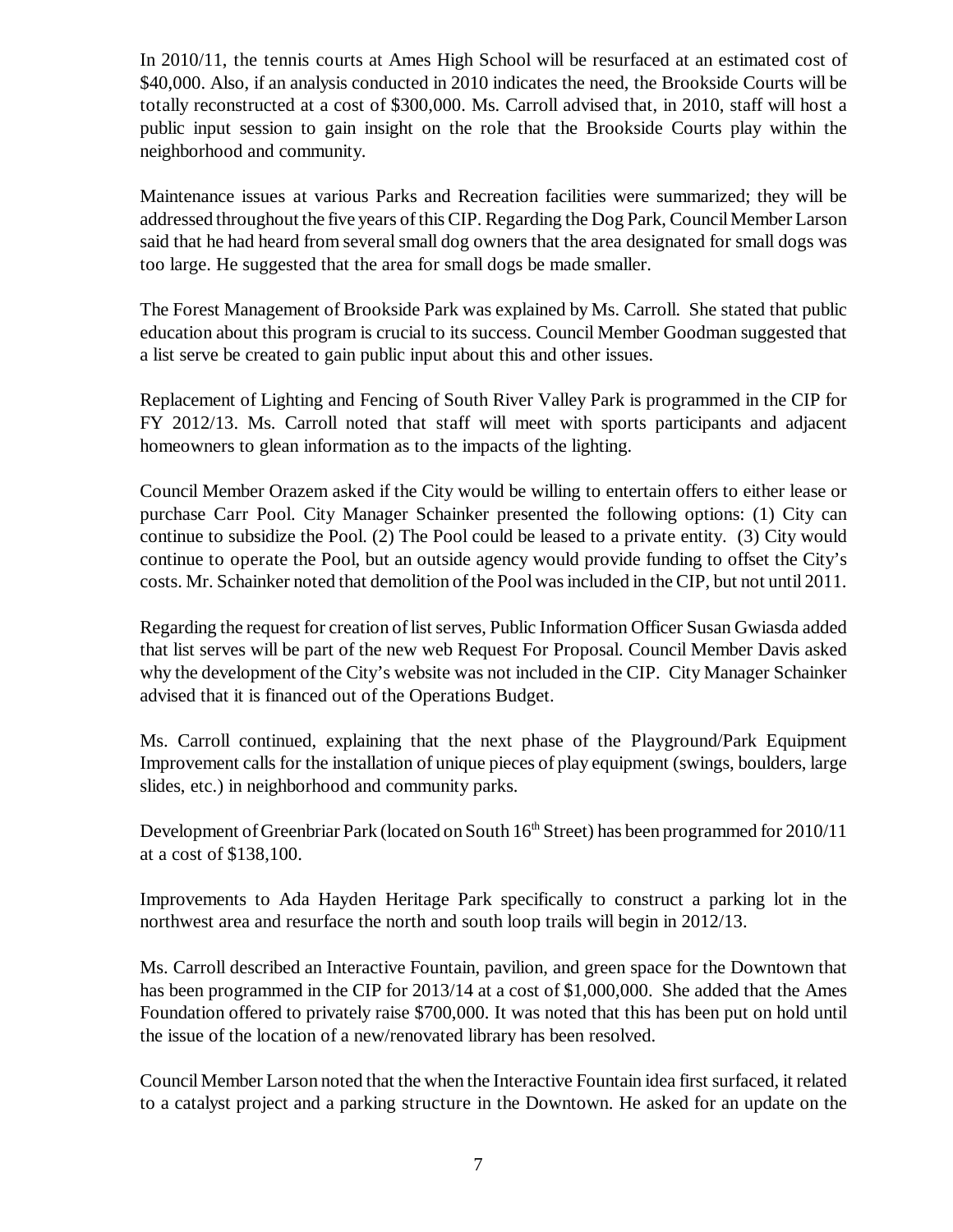proposal submitted by the McKel Group, which he believed was entitled, "The Livery." City Manager Schainker recalled that staff reported back to Council with several parking ramp options. Mr. Schainker said that he would check with the developers, but he does not have a recommendation for parking in the Downtown based on that not being directed by the Council. It was noted that a copy of the Downtown Parking Ramp Study had been provided to the new Council members.

**Library.** Director Art Weeks noted that construction of a new library is not included in this CIP. He summarized three projects that would proceed if construction of a new library does not move forward: Skylight Replacement (2010/11), Air Conditioning System Replacement (2011/12), and Floor Covering Replacement (2012/13). Mr. Weeks recalled that there is a joint meeting between the City Council and the Library Board scheduled for February 16, 2010.

**Community Enrichment.** City Manager Schainker described the ongoing Neighborhood Improvement Program. Planning & Housing Director Steve Osguthorpe explained the Downtown Facade Improvement Program. Both programs have annual allocations of \$50,000. Council Member Larson asked if there were any plans to expand the boundaries for the Facade Improvement Program. Mr. Osguthorpe advised that staff is exploring expanding the Program to include other Downtown areas.

**Facilities/Fleet Services.** City Manager Schainker advised that there is a need to replace heat pumps in the City Hall at a cost of \$880,000. He said that the City had been approved for EECDBG funding, and the City Council had formerly directed that staff explore energy-efficiency projects at the Animal Control Shelter, City Hall, and a pilot parking lot/street lighting project. Mr. Schainker suggested that energy-efficiency improvements to Animal Control could still be done with a portion of the grant funding. He asked, however, that some of the EECDBG funds be used to pay for the heat pumps. Council Member Larson agreed with that, but wanted to make sure that putting the funding into the heat pumps did not jeopardize the grant funding. It was noted by Council Member Goodman that Council had provided direction to staff for grant funding to go towards energy-efficiency projects at the Animal Control Shelter. He would prefer that this issue come before the Council members again to allow them to provide direction to staff. Assistant City Manager Bob Kindred noted that a consultant has been hired to come up with energy-efficiency projects at Animal Control. Those projects will have a number of funding options. The intent was for Animal Control to serve as a model. Mr. Schainker said that this issue will come back to the City Council in the near future.

Fleet Services Director Paul Hinderaker raised the Council's awareness that there are major maintenance items needed for the City Hall building. He also described building maintenance that is needed for the City Maintenance Facility on Edison Street.

A new project with an annual budget of \$200,000 is for City Facility Energy Improvements under the Cool Cities Program initiative. Mr. Hinderaker recalled that the intent of this Program is to meet the Council's goal to decrease carbon emissions by 15% by 2014.

Special City Council meetings pertaining to the budget were listed by Mr. Pitcher.